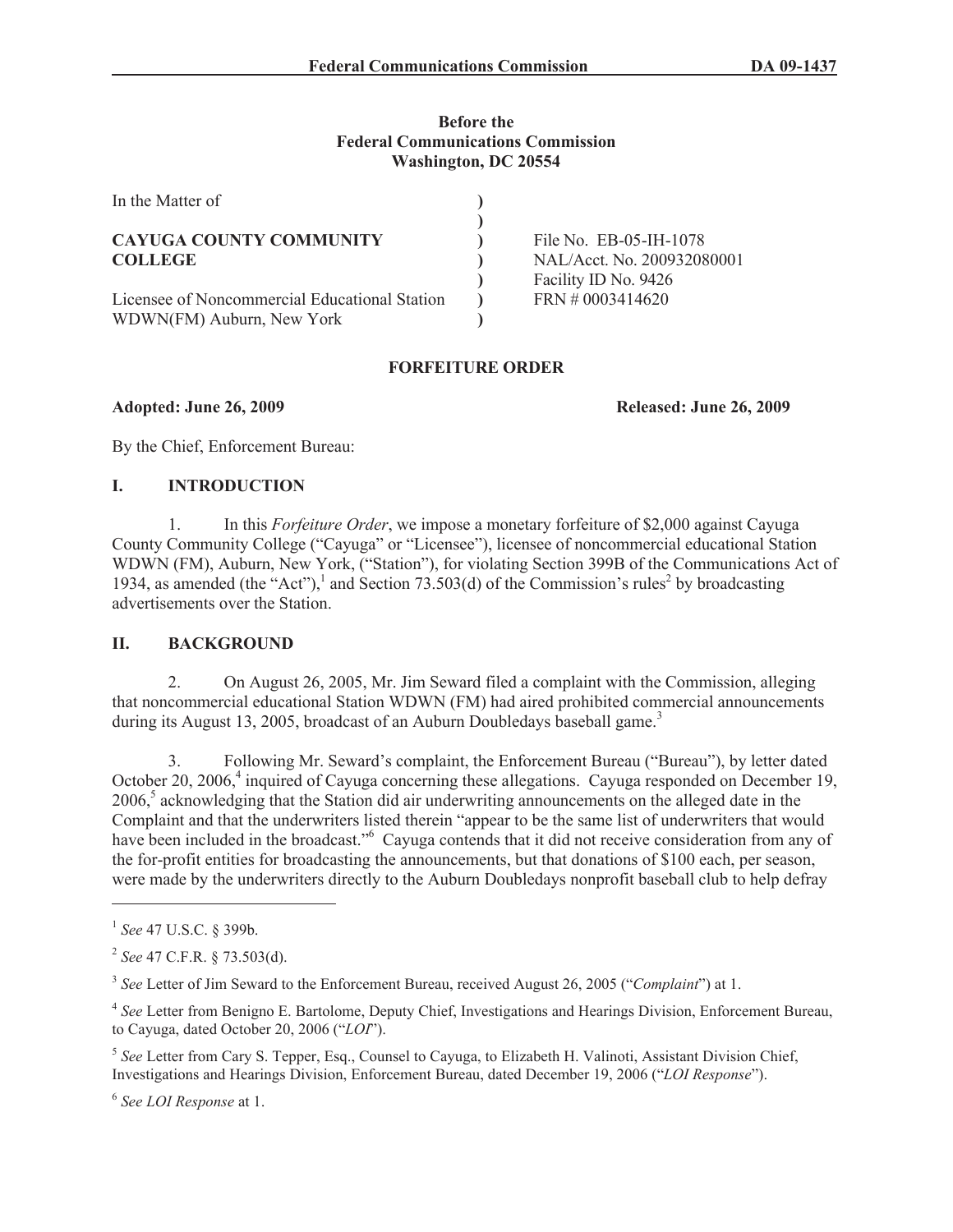their travel expenses.<sup>7</sup> Finally, after receiving the Bureau's inquiry, Cayuga claims that it revised its practices for the inclusion of underwriting announcements.<sup>8</sup> On January 16, 2009, the Bureau issued a Notice of Apparent Liability ("*NAL*")<sup>9</sup> finding that the Licensee had broadcast prohibited announcements in exchange for consideration.<sup>10</sup> In so doing, the *NAL* found that Cayuga had apparently violated the pertinent statute and Commission rules.<sup>11</sup> Additionally, the Bureau found that Cayuga's *post-facto* remedial efforts were not mitigating.<sup>12</sup> Consequently, the *NAL* issued a forfeiture of \$2,500 against Cayuga.<sup>13</sup>

4. On January 26, 2009, Cayuga responded to the *NAL*. <sup>14</sup> In its response, Cayuga argues that the Bureau's finding is erroneous as to four of the ten announcements cited in the *NAL*. <sup>15</sup> Cayuga also urges the Commission to cancel or substantially reduce the *NAL*'s proposed forfeiture amount asserting that it is unable to pay that amount and that the amount should reflect its history of compliance with the Commission's rules. $16$ 

#### **III. DISCUSSION**

5. The proposed forfeiture amount in this case was assessed in accordance with Section 503(b) of the Communications Act,<sup>17</sup> Section 1.80 of the Commission's Rules,<sup>18</sup> and the Commission's forfeiture guidelines set forth in its *Forfeiture Policy Statement*. <sup>19</sup> In assessing forfeitures, Section 503(b) of the Act requires that we take into account the nature, circumstances, extent, and gravity of the violation, and with respect to the violator, the degree of culpability, any history of prior offenses, ability to pay, and other matters as justice may require.<sup>20</sup> As discussed further below, we have examined Cayuga's response to the *NAL* pursuant to the aforementioned statutory factors, our rules, and the *Forfeiture Policy Statement*, and find that cancellation or reduction of the forfeiture on the basis of inability to pay is not appropriate in this case; nor are we persuaded by Cayuga's arguments that the Bureau erred in its findings with respect to four announcements at issue in the *NAL*. We find, however, that a reduction is warranted based on Cayuga's good overall prior record.

<sup>10</sup> *See NAL*, 24 FCC Rcd at 250-251.

<sup>11</sup> *See id*. at 252.

<sup>12</sup> *See id*.

<sup>13</sup> *See id*.

<sup>14</sup> *See Cayuga County Community College,* Response to the Notice of Apparent Liability for Forfeiture, dated January 26, 2009 ("*NAL Response*").

<sup>15</sup> *See id.* at 3.

<sup>16</sup> *See id*. at 2-3.

<sup>17</sup> *See* 47 U.S.C. § 503(b).

<sup>18</sup> *See* 47 C.F.R. § 1.80.

<sup>19</sup> *See The Commission's Forfeiture Policy Statement and Amendment of Section 1.80 of the Rules to Incorporate the Forfeiture Guidelines*, Report and Order, 12 FCC Rcd 17087 (1997), *recons. denied*, 15 FCC Rcd 303 (1999) ("*Forfeiture Policy Statement*").

<sup>20</sup> *See* 47 U.S.C. § 503(b)(2)(E).

<sup>7</sup> *See id*. at 2.

<sup>8</sup> *See id*. at 3-5.

<sup>9</sup> *See Cayuga County Community College*, Notice of Apparent Liability for Forfeiture, 24 FCC Rcd 248 (Enf. Bur. 2009) ("*NAL*").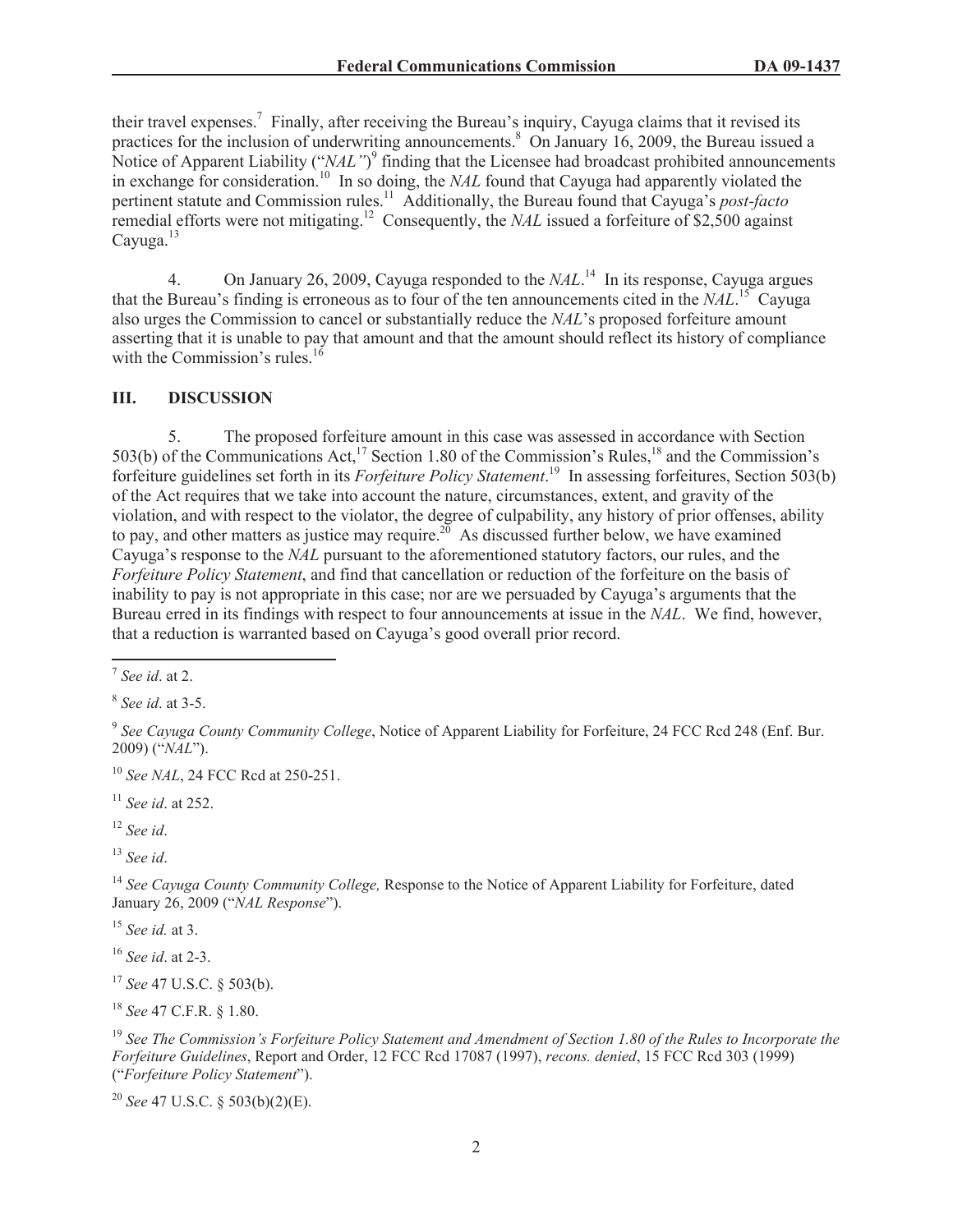# **A. Cayuga Willfully and Repeatedly Broadcast Advertisements in Violation of Section 399B of the Act and Section 73.503 of the Commission's Rules**

6. Advertisements are defined by the Act as program material broadcast "in exchange for any remuneration" and intended to "promote any service, facility, or product" of for-profit entities.<sup>21</sup> The pertinent statute specifically provides that noncommercial educational stations may not broadcast advertisements.<sup>22</sup> Although contributors of funds to such stations may receive on-air acknowledgements, the Commission has held that such acknowledgements may be made for identification purposes only, and should not promote the contributors' products, services, or businesses.<sup>23</sup> Specifically, such announcements may not contain comparative or qualitative descriptions, price information, calls to action, or inducements to buy, sell, rent or lease.<sup>24</sup> At the same time, however, the Commission has acknowledged that it is at times difficult to distinguish between language that promotes versus that which merely identifies the underwriter. Consequently, the Commission expects that licensees exercise reasonable, "good faith" judgment in this area, and affords some latitude to the judgments of licensees who do so. $<sup>2</sup>$ </sup>

7. Cayuga does not dispute the *NAL*'s finding that six of the ten announcements violated the Commission's underwriting rules and so we adopt the *NAL*'s apparent conclusion concerning those six announcements. Cayuga does argue, however, that the Bureau erred in finding that the remaining four announcements cited in the *NAL*, those made on behalf of Adelphia Cable,<sup>26</sup> Savannah Bank,<sup>27</sup> Finger Lakes Bottling,<sup>28</sup> and Bank of America,<sup>29</sup> violated the Commission's underwriting rules by promoting their respective sponsors.<sup>30</sup> With respect to the Adelphia and Savannah Bank announcements, Cayuga argues that the announcements are permissible because they are factual in nature and do not contain calls to action or promotional language.<sup>31</sup> Regarding the Finger Lakes Bottling announcement, Cayuga avers that it is not violative of the rules because the word "refreshing" is not a "hardsell adjective." $32$  Finally, Cayuga argues that the Bank of America announcement is "entirely permissible" because it describes the

<sup>22</sup> *See* 47 U.S.C. § 399b(b).

<sup>23</sup> *See* Public Notice*, In the Matter of the Commission Policy Concerning the Noncommercial Nature of Educational Broadcasting Stations* (1986), *republished*, 7 FCC Rcd 827 (1992) ("*Public Notice*").

<sup>24</sup> *See id*.

<sup>25</sup> *See Xavier University*, Letter of Admonition (Mass Med. Bur. November 14, 1989), *recons. granted*, Memorandum Opinion and Order, 5 FCC Rcd 4920 ("*Xavier*").

<sup>26</sup> See NAL, 24 FCC Rcd at 254 (citing to the Adelphia Cable announcement, "Targeted advertising through specialized channels such as ESPN. Jack and John are available for advertising at [telephone number].").

<sup>27</sup> See id. (citing to the Savannah Bank announcement, "Meets all your banking needs. Visit one of our four branches in the Finger Lakes. Banking the old fashioned way.").

<sup>28</sup> See id. (citing to the Finger Lakes Bottling announcement, "Miller Beer is a cold refreshing beer served at Falcon Park.").

<sup>29</sup> See id. (citing to the Bank of America announcement, "Provides flexible financing for policemen, firemen, nurses, and others in the community that serve it so well.").

<sup>30</sup> *See NAL Response* at 3.

<sup>31</sup> *See id*.

<sup>32</sup> *Id*.

<sup>21</sup> *See* 47 U.S.C. § 399b(a).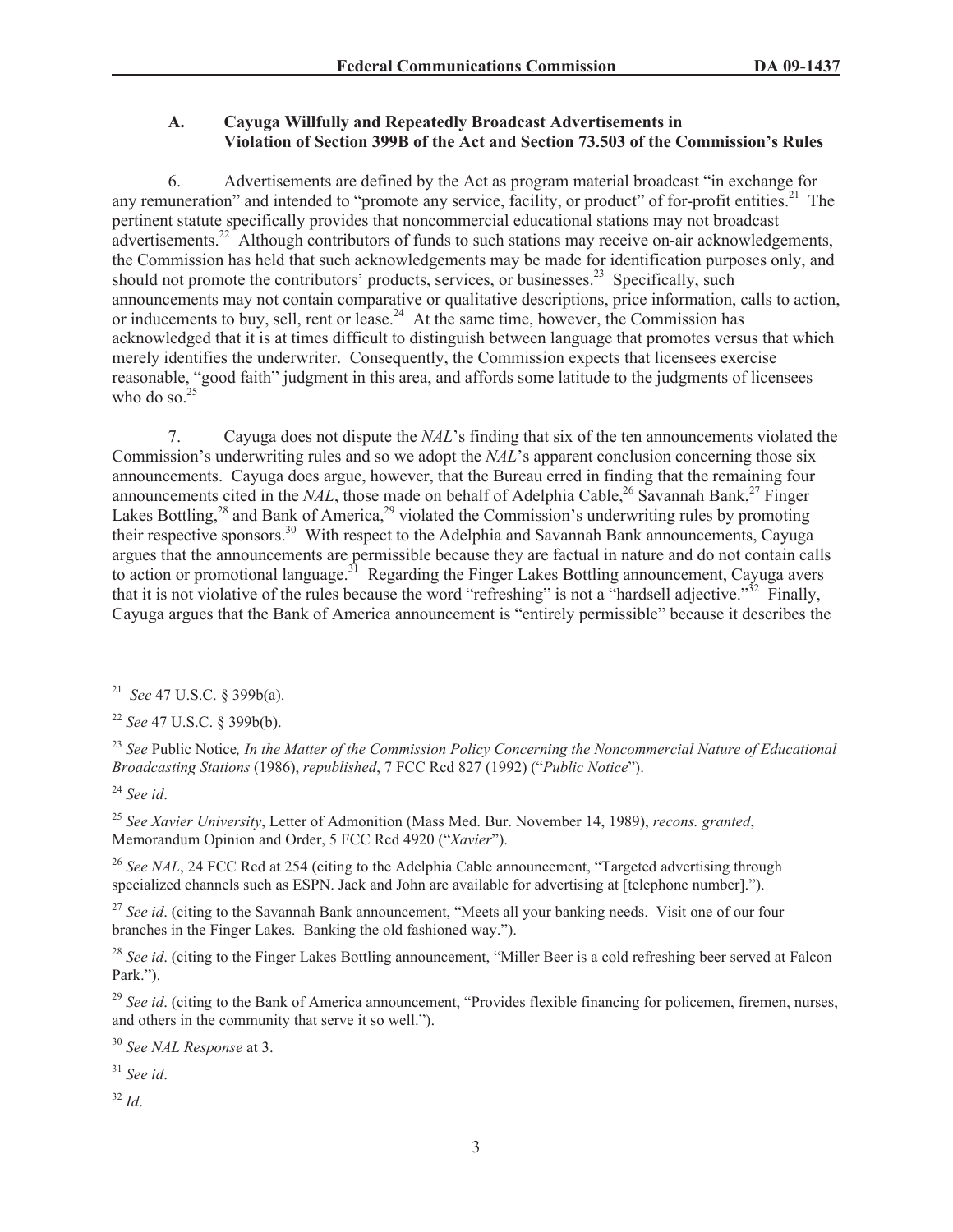role of most banks.<sup>33</sup> In conclusion, Cayuga admits that "some of the sample copy listed on the *NAL* attachment is problematic but not as prevalent as the *NAL* seems to indicate."<sup>34</sup>

8. We disagree with Cayuga. We reject Cayuga's position that the Adelphia Cable and Savannah Bank announcements are not improper because they are factual. We have held previously that the "factuality" or "truth" of the text of an announcement has no relevance to determining whether it promotes a product, service, or business.<sup>35</sup> Thus, even if the Adelphia Cable and Savannah Bank announcements were accurate or "factual," that does not preclude them from being promotional in character and thus prohibited. We find that both announcements contain terms that attempt to favorably distinguish the respective underwriters from their competitors. For example, in the Adelphia Cable announcement, the words "specialized," and "targeted" distinguish Adelphia Cable from competitors and seek to promote its services. Likewise, the Savannah Bank announcement contains references, such as "meets all your banking needs" and "banking the old fashioned way," which also describe the underwriter in a comparative and qualitative manner. Also, contrary to Cayuga's assertion, the Savannah Bank announcement contains a prohibited call to action in inviting listeners to "visit one of our four branches."<sup>36</sup> With respect to the Finger Lakes Bottling announcement, we find its references to Miller Beer as a "cold refreshing beer" promote that product through use of qualitative terms.<sup>37</sup> Furthermore, the Bank of America announcement includes the terms "flexible financing," which impermissibly seeks to induce patronage by encouraging listeners to explore the bank's financing options.<sup>38</sup> Thus, we conclude that Cayuga has failed to establish that the *NAL* erred in its findings respecting these four announcements and we adopt the apparent conclusion contained in the *NAL* that these four announcements violated the Commission's underwriting rules.

# **B. Cayuga Did Not Establish It Is Unable to Pay the Forfeiture Amount**

9. With respect to Cayuga's claim of financial hardship, as clearly stated in the ordering clause of the *NAL*,<sup>39</sup> the Commission will not consider reducing or canceling a forfeiture based on inability to pay unless the licensee submits the following: (1) federal tax returns for the most recent threeyear period; (2) financial statements prepared according to generally accepted accounting practices ("GAAP"); or (3) some other reliable and objective documentation that accurately reflects the

<sup>37</sup> *See Commission Policy Concerning the Noncommercial Nature of Educational Broadcast Stations*, Memorandum Opinion and Order, 90 FCC 2d 895 (1982) ("*1982 Policy Statement*").

<sup>38</sup> *See, e.g., 1986 Public Notice*, 7 FCC Rcd at 828 (noting that statements such as "six months' free service," "a bonus available this week," and "special gift for the first 50 visitors" are examples of impermissible inducements); s*ee also National Farm Workers Service Center, Inc.*, Letter, 9 FCC Rcd 6855 (Mass Med. Bur. 1994) (finding that statements such as "special financing" and "different plans for financing," are also examples of impermissible price information).

<sup>33</sup> *Id*.

<sup>34</sup> *Id*.

<sup>35</sup> *See Window to the World Communications, Inc.*, Notice of Apparent Liability for Forfeiture ,12 FCC Rcd 20239, 20241 n.2 (Mass Med. Bur. 1997), Forfeiture Order, 15 FCC Rcd 10025 (Enf. Bur. 2000) ("*WTTW*"); *Minority Television Project, Inc.*, Notice of Apparent Liability for Forfeiture, 17 FCC Rcd 15646 (Enf. Bur. 2002), Forfeiture Order, 18 FCC Rcd 26611 (2003), *pet. for rev. den'd*, Order on Review, 19 FCC Rcd 25116 (2004), *aff'd*, Memorandum Opinion and Order, 20 FCC Rcd 16923 (2005) (forfeiture paid) (collectively "*Minority TV*").

<sup>36</sup> *See In the Matter of the Commission Policy Concerning the Noncommercial Nature of Educational Broadcasting Stations* (1986), Public Notice, *republished*, 7 FCC Rcd 827 (1992) ("*1986 Public Notice*") (providing examples of calls to action, such as "stop by our showroom").

<sup>39</sup> *See NAL*, 24 FCC Rcd at 253 ¶15 (Enf. Bur. 2009).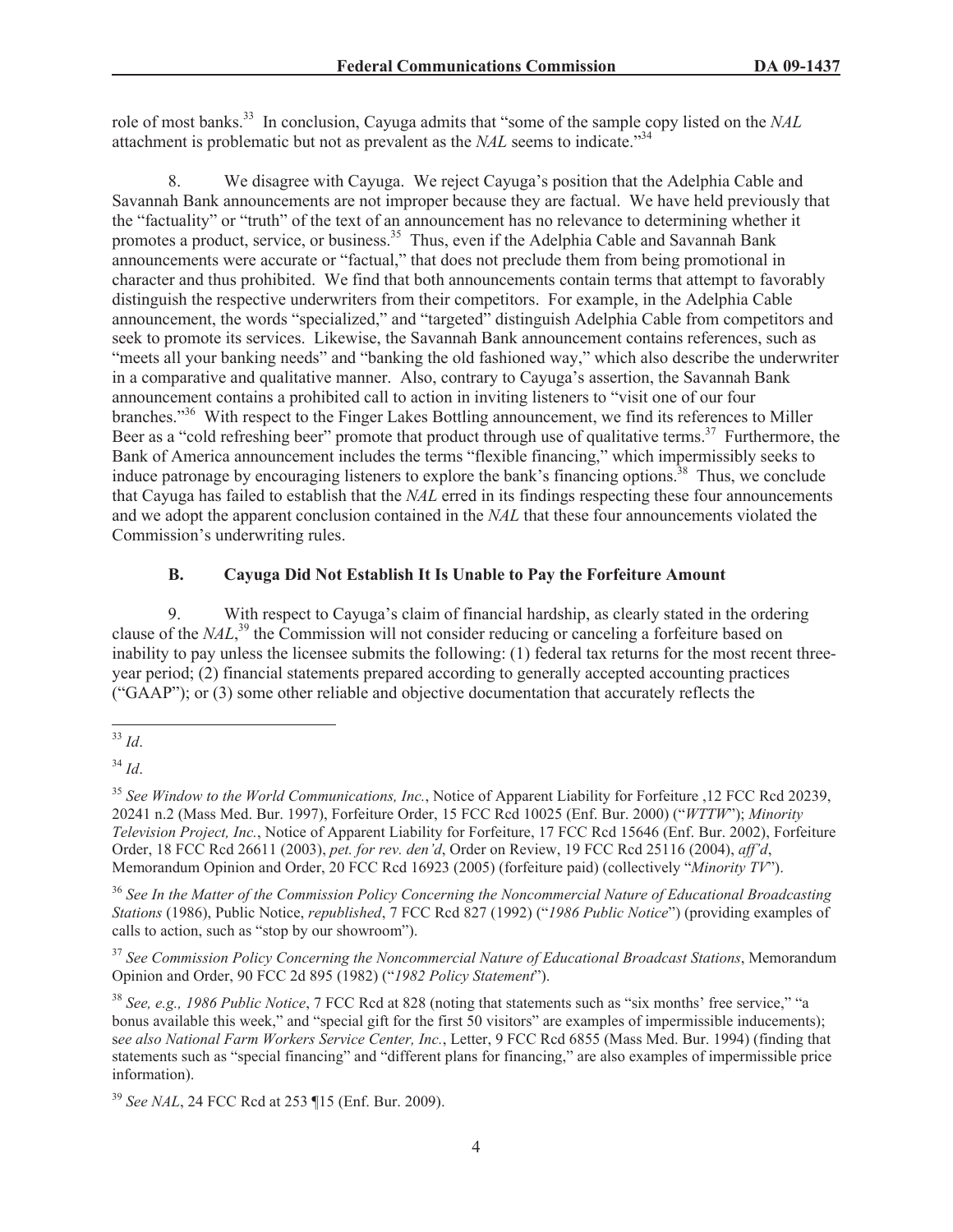respondent's current financial status. Commission precedent holds that any claim of inability to pay must specifically identify the basis for the claim by reference to the financial documentation submitted and that in general, a licensee's gross revenues are the best indicator of its ability to pay a forfeiture.<sup>40</sup>

10. Cayuga has provided us with only the Station's budgetary information and not that of the Licensee. Specifically, Cayuga filed a one-page document reflecting the operating budget for the Humanities and Telecommunications Division of the College. From that Division's budget, Cayuga derives the Station's budget and asserts its claim of financial hardship. Pursuant to Commission precedent, this scant information is insufficient to allow us to assess whether the instant forfeiture would place an undue financial hardship on Cayuga, or to evaluate the request under relevant Commission precedent.<sup>41</sup> Accordingly, lacking the necessary financial information, we cannot conclude that cancellation or reduction based on inability to pay is appropriate in this case.

11. Cayuga also asks that we consider reducing the forfeiture based on its overall record of compliance with the Commission's rules.<sup>42</sup> We have reviewed our records and find no other violations against the Licensee. Under similar circumstances we have reduced proposed forfeitures, and find that doing so in this case is appropriate.<sup>43</sup> Consequently, we reduce Cayuga's forfeiture amount from \$2,500 to \$2,000.

# **IV. ORDERING CLAUSES**

12. **ACCORDINGLY, IT IS ORDERED** that, pursuant to Section 503(b) of the Communications Act of 1934, as amended (the "Act"), and Section 1.80 of the Commission's rules,<sup>44</sup> Cayuga County Community College, **IS LIABLE FOR A MONETARY FORFEITURE** in the amount of \$2,000 for willfully and repeatedly violating Section 399B of the Act, as amended, and Section 73.503(d) of the Commission's Rules. $45$ 

13. Payment of the forfeiture shall be made in the manner provided for in Section 1.80 of the Rules<sup>46</sup> within thirty (30) days of the release of this *Forfeiture Order*. If the forfeiture is not paid within the period specified, the case may be referred to the Department of Justice for collection pursuant to Section 504(a) of the Act.<sup>47</sup> Payment of the forfeiture must be made by check or similar instrument, payable to the order of the Federal Communications Commission. The payment must include the

<sup>40</sup> *See PJB Communications of Virginia, Inc.*, Memorandum Opinion and Order, 7 FCC Rcd 2088, 2089 (1992).

<sup>41</sup> *See Washington and Lee University*, Forfeiture Order, 23 FCC Rcd 15821, 15824 (Mass Med. Bur. 2008) (finding that the licensee's submission of a one-page document stating its operating budget for four years and a separate page noting the salaries of its General Managers was insufficient to analyze an inability to claim defense because it provided only a "snapshot of the Station's budget," and therefore, did not resolve the question of the licensee's finances). In another case, the Commission found that the licensee's submission of the College's overall financial state and the annual budget of the Station was sufficient to establish a claim of financial hardship. *See Cornell College*, Memorandum Opinion and Order, 19 FCC Rcd 14586, 14587-88 (Enf. Bur. 2004).

<sup>42</sup> *See NAL Response* at 2.

<sup>43</sup> *See, e.g., WMGO Broadcasting Corp., Inc.*, Forfeiture Order, 23 FCC Rcd 3754 (Enf. Bur., Invest. and Hearings Div., 2008).

<sup>44</sup> *See* 47 U.S.C. § 503(b), 47 C.F.R. § 1.80.

<sup>45</sup> *See* 47 U.S.C. § 399b; 47 C.F.R. § 73.503(d).

<sup>46</sup> *See* 47 C.F.R. § 1.80.

<sup>47</sup> *See* 47 U.S.C. § 504(a).